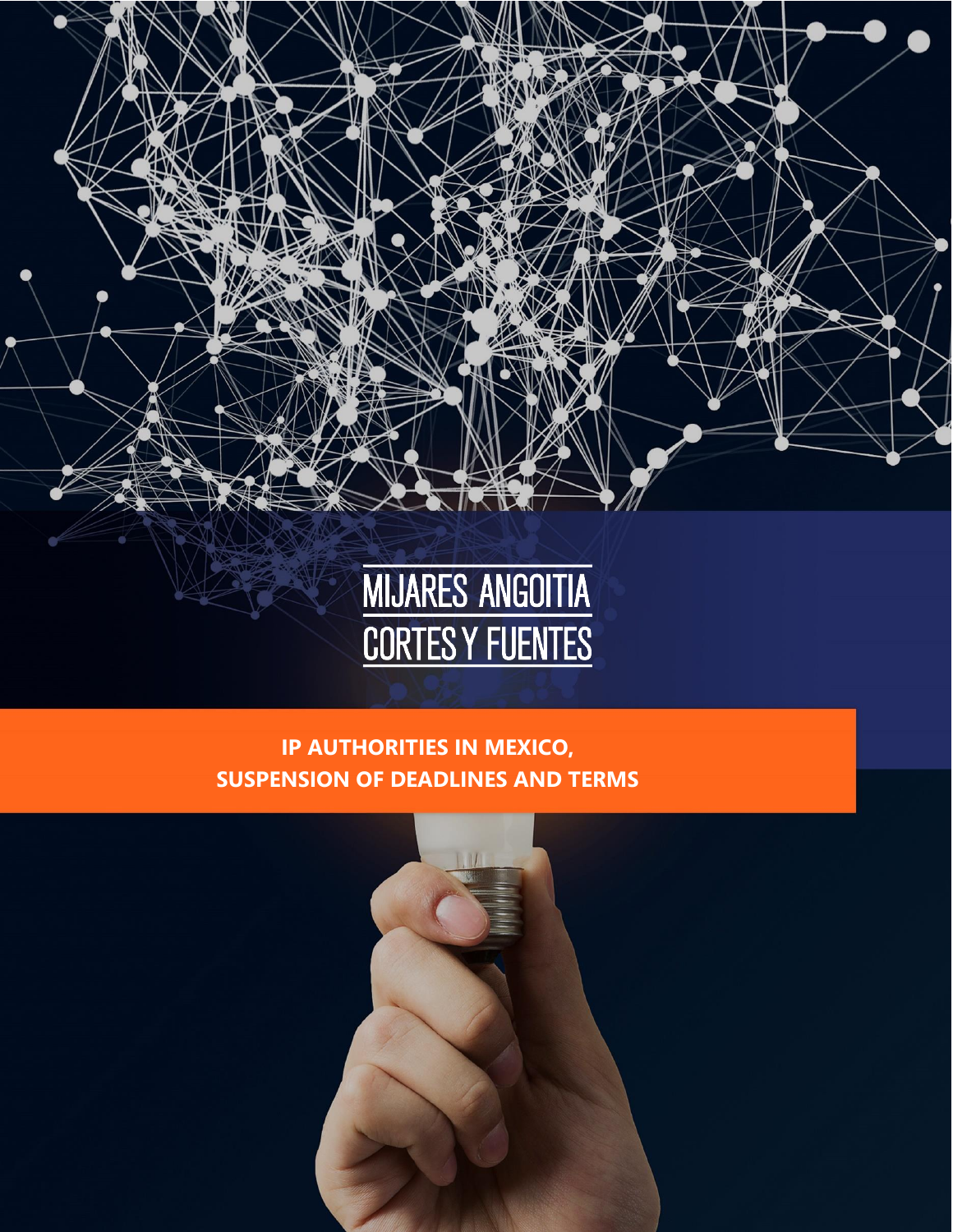**May 8, 2020**

#### **MEXICAN TRADEMARK AND PATENT OFFICE SUSPENDS ACTIVITIES**

The Mexican Institute of Industrial Property ("IMPI") **extended the suspension of all deadlines from March 24th to May 30th, 2020**, due to force majeure reasons.

In addition, to implement the preventive measures ordered by the Ministry of Health, **IMPI suspended its activities from March 27th to May 30th, 2020.**

The deadlines will become effective at the next working day that the suspension is concluded.

Since April 16th, 2020 it is possible to **file online trademark applications and to sign electronically briefs at IMPI's platform**.

The Institute may summon strictly necessary personnel for the following:

- **I.** Addressing urgent matters related to the administration of the Entity or any type of diligence that is necessary to contribute **to mitigate the effects of the pandemic.**
- **II.** Ordering the **suspension of the free circulation of goods** from foreign countries in customs.
- **III.** Ordering the **suspension of provisional measures** executed within an administrative infringement proceeding.

#### **MEXICAN COPYRIGHTS INSTITUTE SUSPENDS TERMS AND DEADLINES**

Due to force majeure, deadlines, terms, hearings and settlement meetings, notifications, official requirements and filing of briefs, as well as all kind of proceedings followed with the **Mexican Copyrights Institute will be suspended until May 29th, 2020.**

This **suspension will be deemed as non-business day**, hence during this period there will be no deadlines in the proceedings followed with the Mexican Copyrights Institute.

**No requests nor briefs will be received at the Mexican Copyrights Institute**, except those that refer to the receipt of proceedings for the services offered as an extraordinary administrative measure. The procedure for receiving these can be consulted on its website.

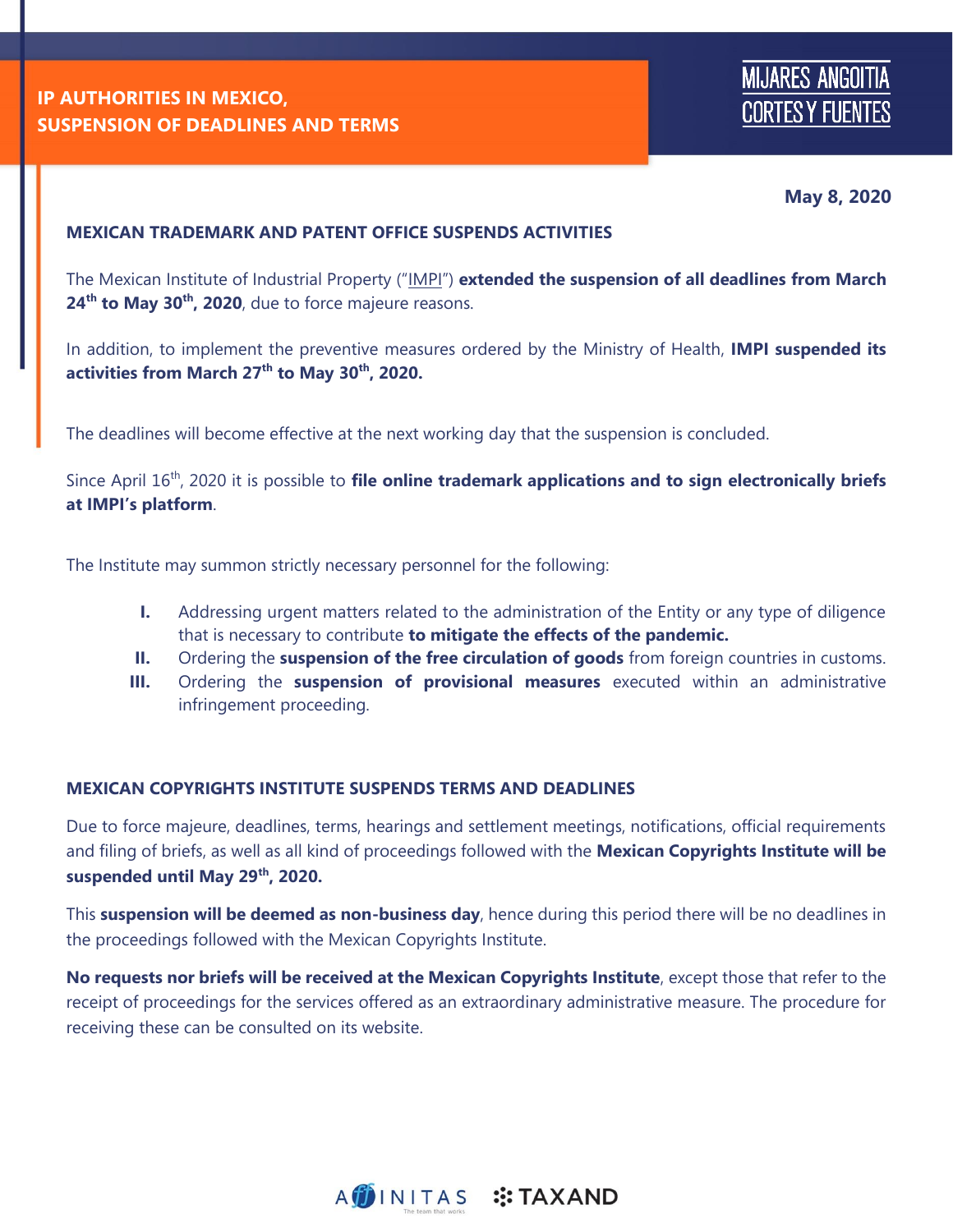# **MIJARES ANGOITIA CORTES Y FUENTES**

**May 8, 2020**

#### **FEDERAL COURT OF ADMINISTRATIVE JUSTICE- SPECIALIZED INTELLECTUAL PROPERTY HIGH COURT**

The Federal Court of Administrative Justice **extended the suspension of jurisdictional activities for the period from May 06th to May 29th, 2020,** therefore, those days shall be considered as non-working days, thus, there will be no deadlines or terms.

The Jurisdictional Plenary and the Sections of the Superior Chamber will conduct the sessions at a distance on a regular basis during the month of May, through the video conference system, regarding the issues that are projected; enabling for this purpose the hours, terms and deadlines that are necessary.

**Temporary on duty Courts** are designated to solve only urgent requests that cannot be delay for (i) precautionary measures proceedings or (ii) for suspension of the challenged rulings' effects.

**Sessions may be held virtually** by the General Plenary, Jurisdictional Plenary and Sections of the Superior Chamber; and, the Government and Administration Board, by means of technological resources.

Despite the suspension of deadlines and terms the Federal Court of Administrative Justice **shall admit the filing of urgent proceedings** and shall proceed with the Courts on temporary duty to serve by means of the jurisdictional bulletin, except for those cases in which the interested party attends to be personally served at the Court's premises.

The Court's Regional Chambers are instructed that in regards to notices sent before the issuance of Official Agreement SS/10/2020 that suspended the deadlines, that the notifications made by means of the **jurisdictional bulletin** shall be deemed to have been made, until the suspension of deadlines are concluded.

#### **FEDERAL CIRCUIT COURTS AND FEDERAL DISTRICT COURTS**

The Federal Judicial Council **the suspension of activities until May 30th, 2020.**

Additionally, the Federal Judicial Council established the work scheme and the contingency **measures to be implemented by the Federal Courts due to the public health situation caused by the COVID-19, during the period from May 6th to 31st, 2020,** which is as follows:

I. **Resolution of urgent cases:** Only new cases that are qualified as urgent will be processed, whether they are filed physically or through the online trial platform.